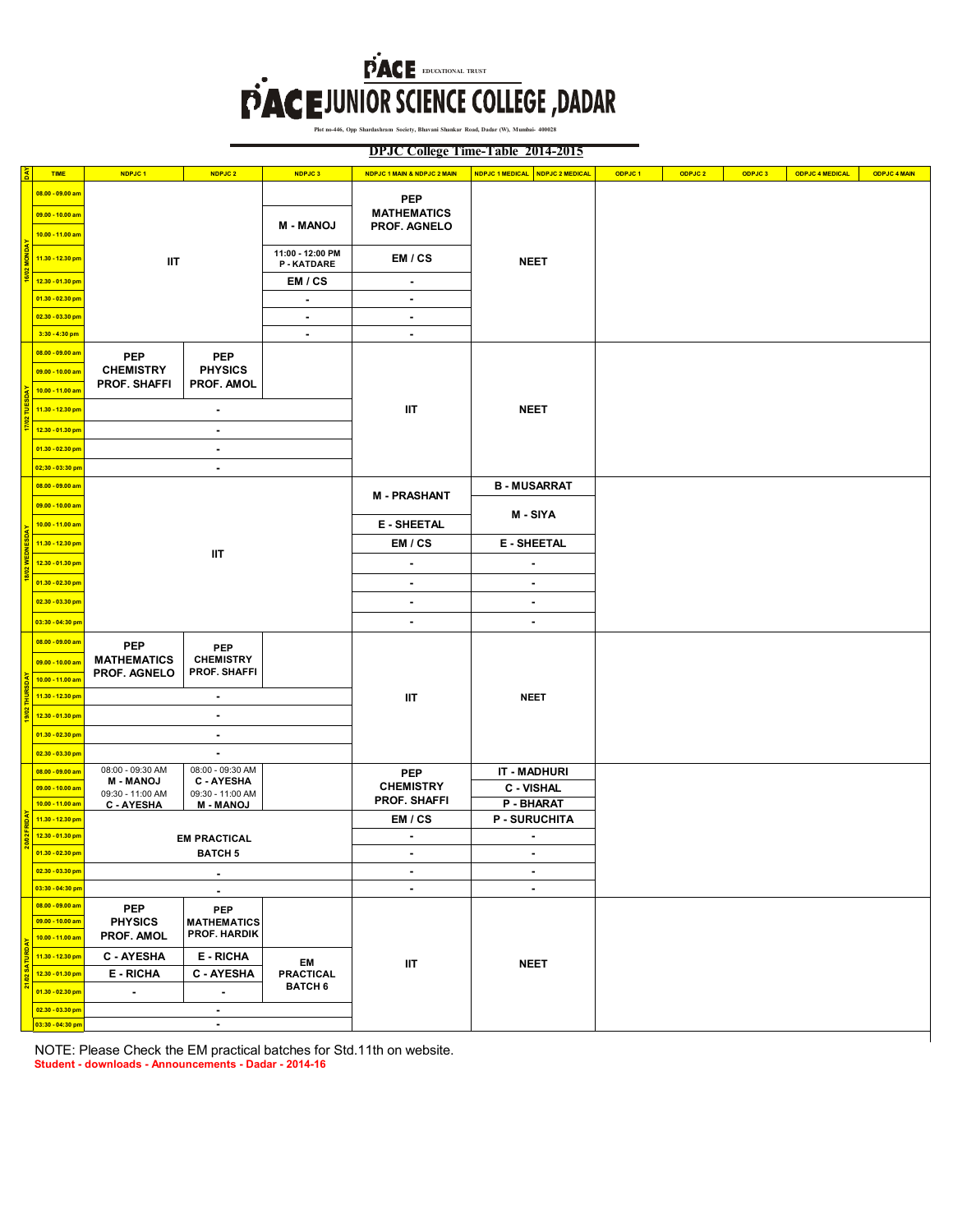| <b>NEET</b>             |                       |                   |  |  |  |  |
|-------------------------|-----------------------|-------------------|--|--|--|--|
|                         | $10.00 - 11.30$ B - T |                   |  |  |  |  |
| <b>MUSSARAT 11.30 -</b> |                       |                   |  |  |  |  |
| 12.30                   |                       | <b>C-T AYESHA</b> |  |  |  |  |
|                         | 12.30 - 01.30         | IT - T            |  |  |  |  |
| DHIRA.I                 |                       |                   |  |  |  |  |